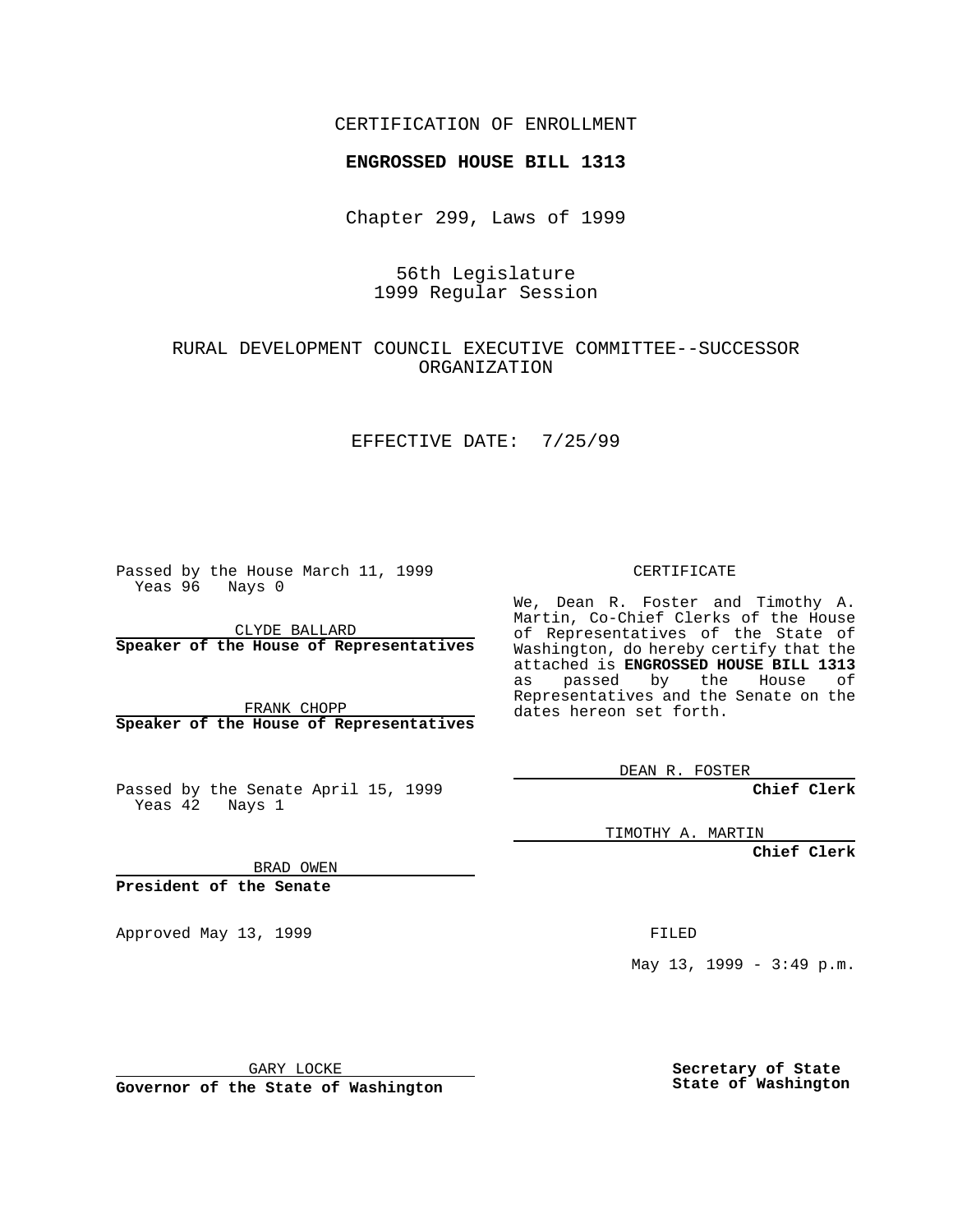# **ENGROSSED HOUSE BILL 1313** \_\_\_\_\_\_\_\_\_\_\_\_\_\_\_\_\_\_\_\_\_\_\_\_\_\_\_\_\_\_\_\_\_\_\_\_\_\_\_\_\_\_\_\_\_\_\_

\_\_\_\_\_\_\_\_\_\_\_\_\_\_\_\_\_\_\_\_\_\_\_\_\_\_\_\_\_\_\_\_\_\_\_\_\_\_\_\_\_\_\_\_\_\_\_

Passed Legislature - 1999 Regular Session

**State of Washington 56th Legislature 1999 Regular Session By** Representatives Schoesler, DeBolt, Doumit, Hatfield, Kessler, Pennington, Grant and Eickmeyer

Read first time 01/21/1999. Referred to Committee on Economic Development, Housing & Trade.

 AN ACT Relating to rural development; amending RCW 42.52.080; adding new sections to chapter 43.31 RCW; repealing RCW 43.31.855, 43.31.857; and repealing 1997 c 377 s 3 (uncodified).

BE IT ENACTED BY THE LEGISLATURE OF THE STATE OF WASHINGTON:

 NEW SECTION. **Sec. 1.** A new section is added to chapter 43.31 RCW to read as follows:

 (1) The rural development council executive committee and the department are authorized to establish a successor organization to the rural development council executive committee created under RCW 43.31.855. The purpose of the successor organization is, at least in part, to improve the delivery and accessibility of public and private resources for meeting the needs of rural communities in Washington.

 (2) For purposes of this section, "successor organization" means a private nonprofit corporation created specifically to assume responsibility for administering funds provided by the federal government and other sources to carry out the purpose state in subsection (1) of this section. A successor organization must qualify 18 as a tax-exempt nonprofit corporation under section  $501(c)(3)$  of the federal internal revenue code.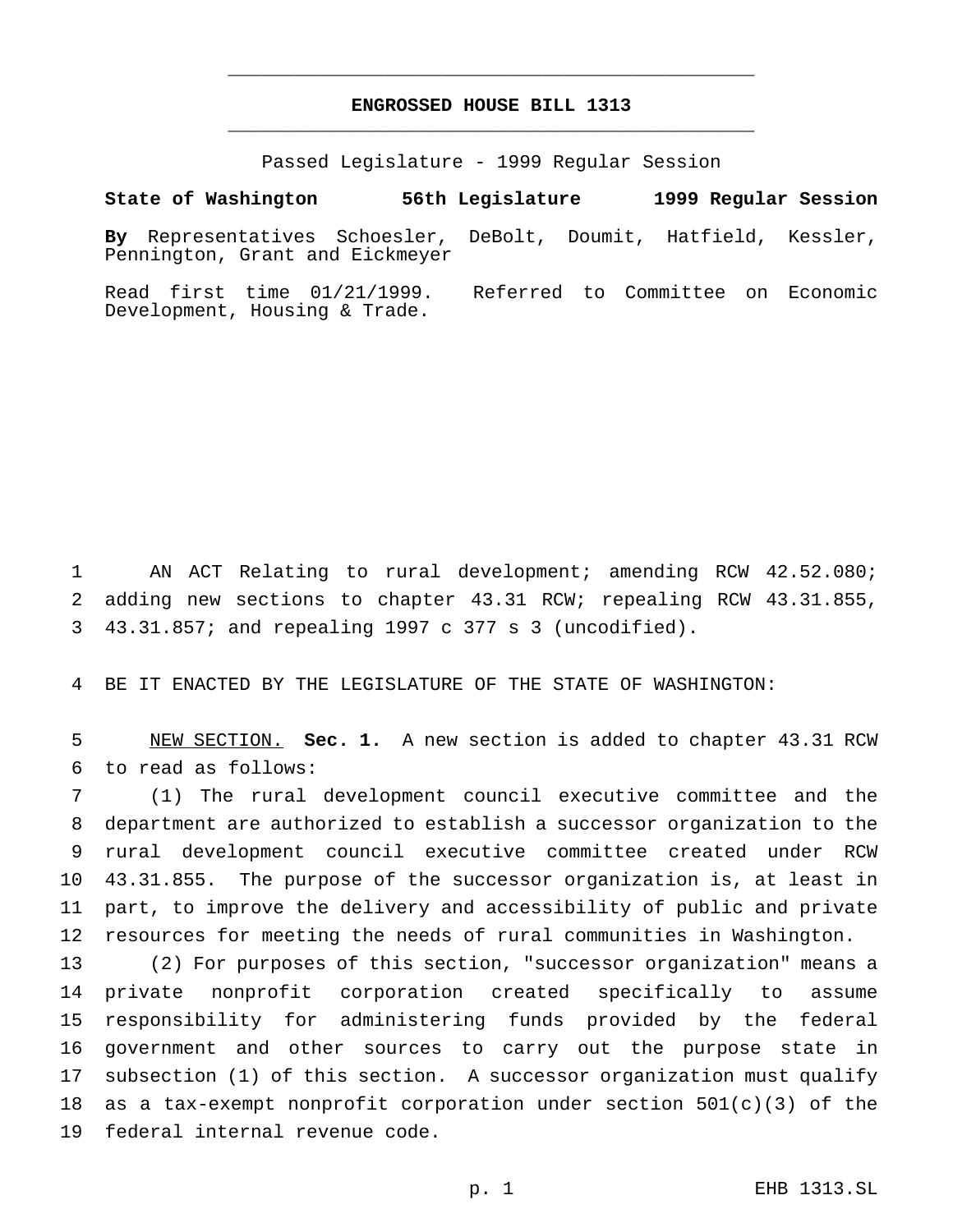NEW SECTION. **Sec. 2.** A new section is added to chapter 43.31 RCW to read as follows:

 The executive committee and the department are authorized to take all steps reasonably necessary and proper to effect the orderly transition of the rural development council executive committee to the successor organization. This authorization includes, but is not necessarily limited to, the authority to:

 (1) Transfer any equipment, records, other assets, or contracts for services to the successor organization under appropriate terms and conditions, including reasonable compensation for assets acquired with state funds;

 (2) Assist in the establishment of a successor organization, including entering into contracts preparatory to the establishment of the organization; and

 (3) Unless otherwise provided by agreement, assign to the successor organization any membership agreements, contracts, license, and other duties and obligations related to the rural development council.

 **Sec. 3.** RCW 42.52.080 and 1994 c 154 s 108 are each amended to read as follows:

 (1) No former state officer or state employee may, within a period of one year from the date of termination of state employment, accept employment or receive compensation from an employer if:

 (a) The officer or employee, during the two years immediately preceding termination of state employment, was engaged in the negotiation or administration on behalf of the state or agency of one or more contracts with that employer and was in a position to make discretionary decisions affecting the outcome of such negotiation or the nature of such administration;

 (b) Such a contract or contracts have a total value of more than ten thousand dollars; and

 (c) The duties of the employment with the employer or the activities for which the compensation would be received include fulfilling or implementing, in whole or in part, the provisions of such a contract or contracts or include the supervision or control of actions taken to fulfill or implement, in whole or in part, the provisions of such a contract or contracts. This subsection shall not be construed to prohibit a state officer or state employee from accepting employment with a state employee organization.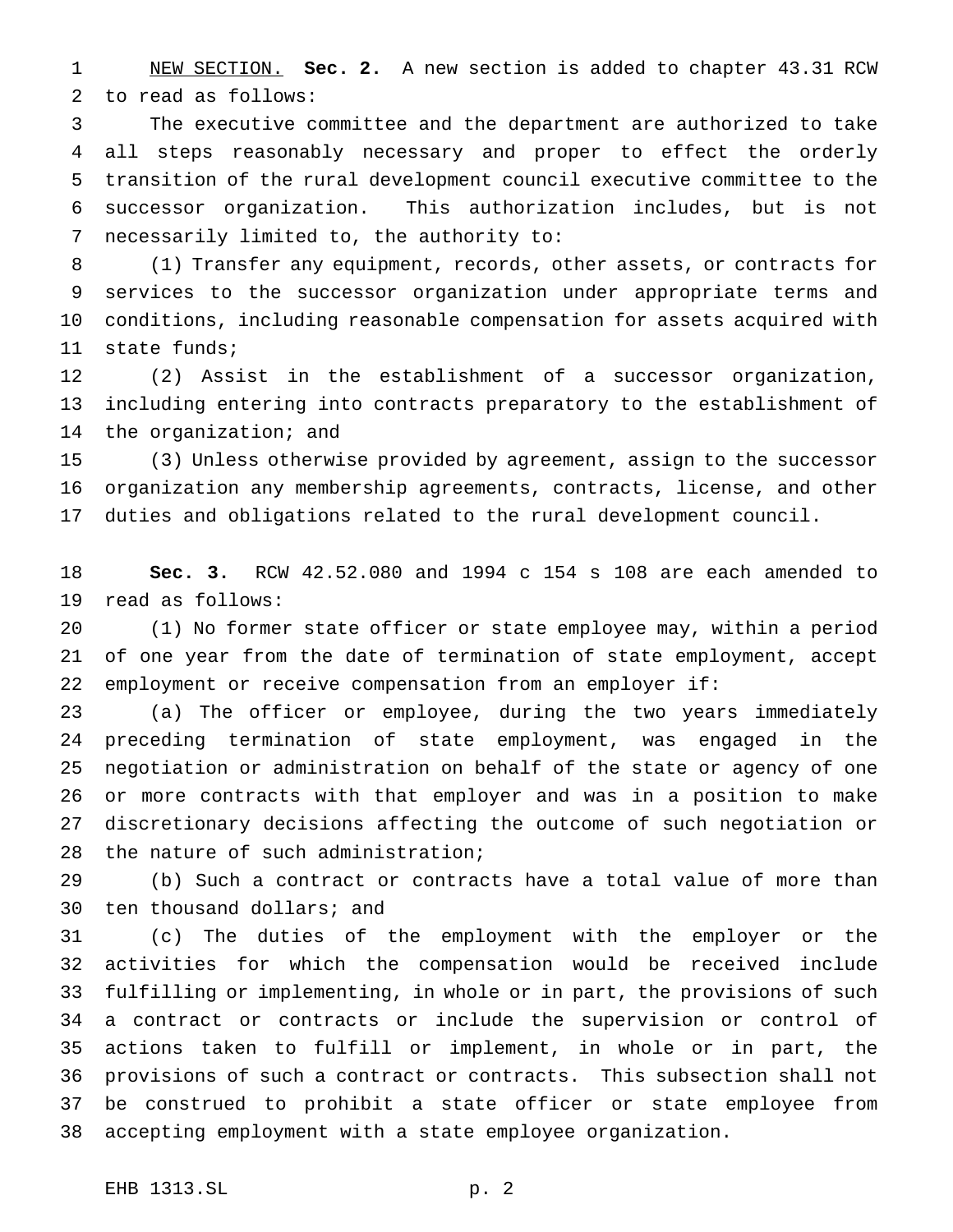(2) No person who has served as a state officer or state employee may, within a period of two years following the termination of state employment, have a direct or indirect beneficial interest in a contract or grant that was expressly authorized or funded by specific legislative or executive action in which the former state officer or state employee participated.

 (3) No former state officer or state employee may accept an offer of employment or receive compensation from an employer if the officer or employee knows or has reason to believe that the offer of employment or compensation was intended, in whole or in part, directly or indirectly, to influence the officer or employee or as compensation or reward for the performance or nonperformance of a duty by the officer or employee during the course of state employment.

 (4) No former state officer or state employee may accept an offer of employment or receive compensation from an employer if the circumstances would lead a reasonable person to believe the offer has been made, or compensation given, for the purpose of influencing the performance or nonperformance of duties by the officer or employee during the course of state employment.

 (5) No former state officer or state employee may at any time subsequent to his or her state employment assist another person, whether or not for compensation, in any transaction involving the state in which the former state officer or state employee at any time participated during state employment. This subsection shall not be construed to prohibit any employee or officer of a state employee organization from rendering assistance to state officers or state employees in the course of employee organization business.

 (6) As used in this section, "employer" means a person as defined in RCW 42.52.010 or any other entity or business that the person owns 30 or in which the person has a controlling interest. For purposes of subsection (1) of this section, the term "employer" does not include a successor organization to the rural development council under chapter 43.31 RCW.

 NEW SECTION. **Sec. 4.** A new section is added to chapter 43.31 RCW to read as follows:

 Notwithstanding anything to the contrary in chapter 41.06 RCW or any other provision of law, the department may contract to provide funding to a successor organization under section 1 of this act to